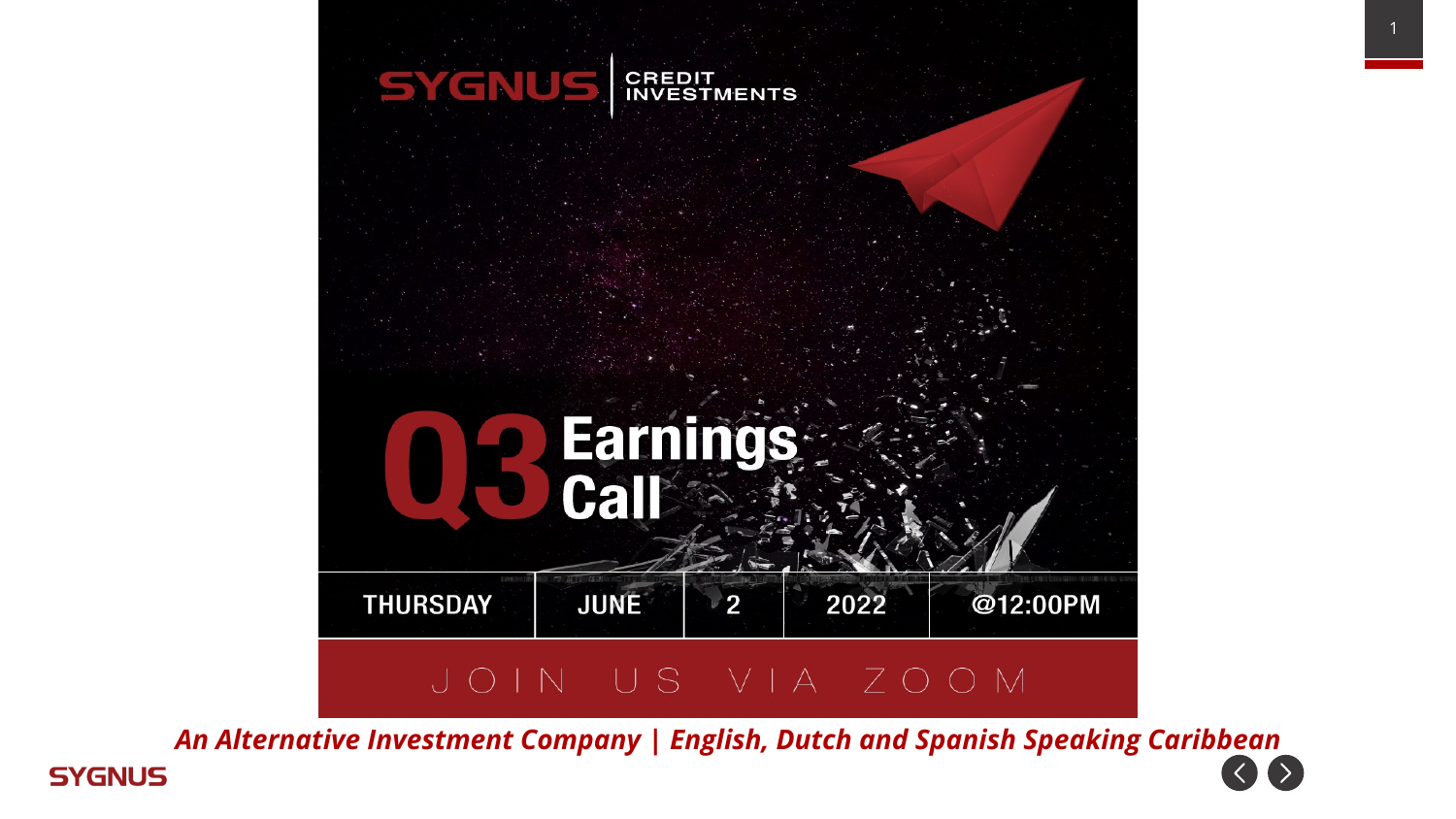

**NOTE: Please see full earnings release comprising of financial statements and management discussion and analysis, published on the Jamaica Stock Exchange's website and on the Sygnus website**

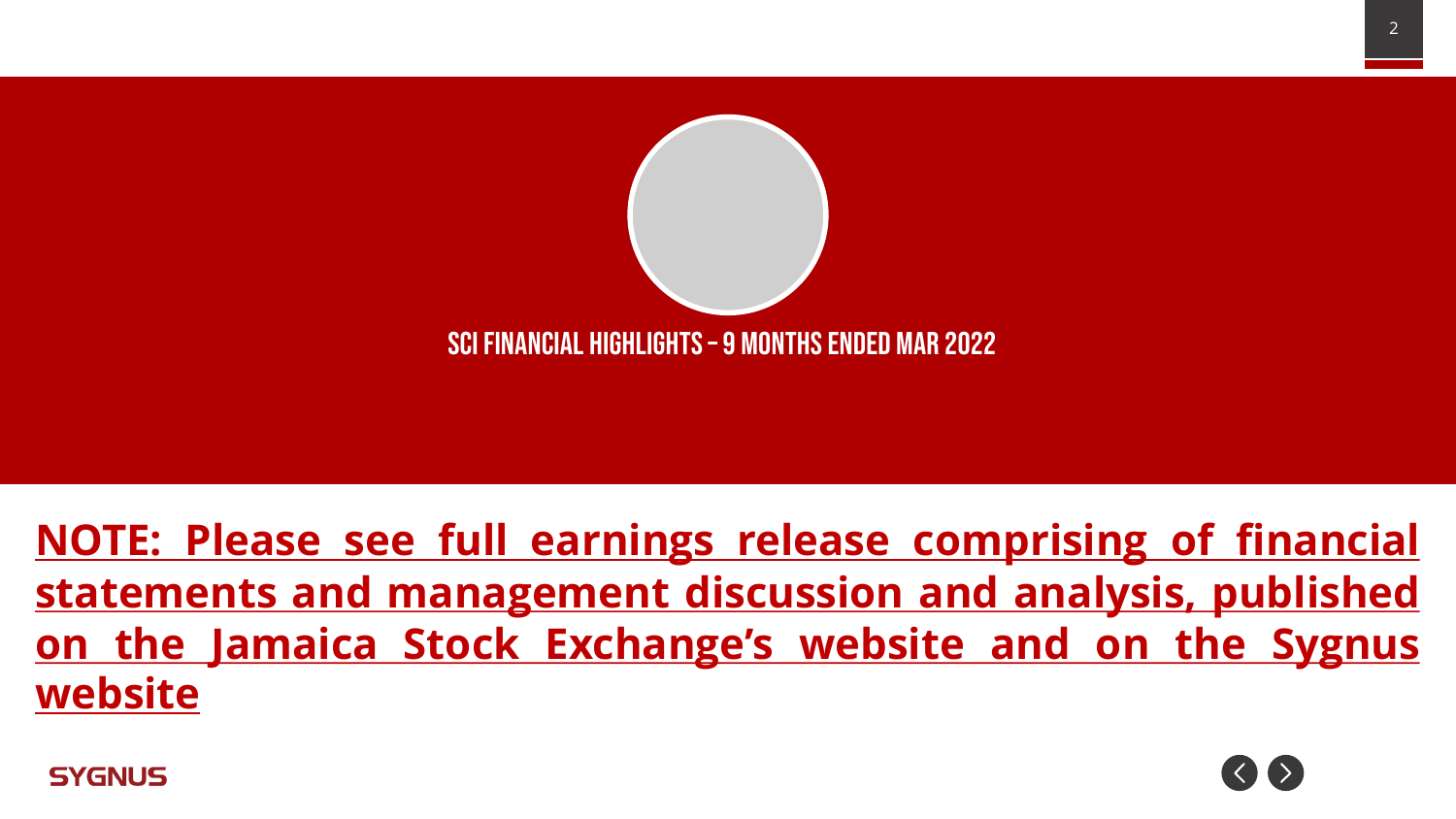### Summary of Puerto rico credit fund (PRCF) investment

**SCI Caribbean Private Credit: Mar '22**

\*US\$21.22M Acquisition via Subsidiary | 93.66% Stake | Feb 28, 2022

Acrecent Financial Corp | Puerto Rico | \*\*Not consolidated all the way up to SCI

| <b>English and Dutch Speaking</b> | Total Caribbean@                | <u>New: Spanish Speaking@</u> |  |  |
|-----------------------------------|---------------------------------|-------------------------------|--|--|
| <b>US\$101.20M</b>                | <b>US\$178.39M</b>              | <b>US\$77.19M</b>             |  |  |
| $30$ PCIs                         | 166 PC $\overline{\phantom{a}}$ | $136$ PCIs                    |  |  |

*US\$74.19M* Serviced PCI assets off-B/S

*+* 

Access to Spanish speaking private credit market in a US\$100.7B US territory

Fundamentally stronger set of Portfolio Companies

Access to industries not available in English and Dutch Speaking C'bean

Internally managed private credit firm | Full SCI integration by July 2022

*\* Structured with earn-outs; \*\*Carried on SCI's Balance Sheet as an investment; | @ Not adjusted for the 93.66% Stake*



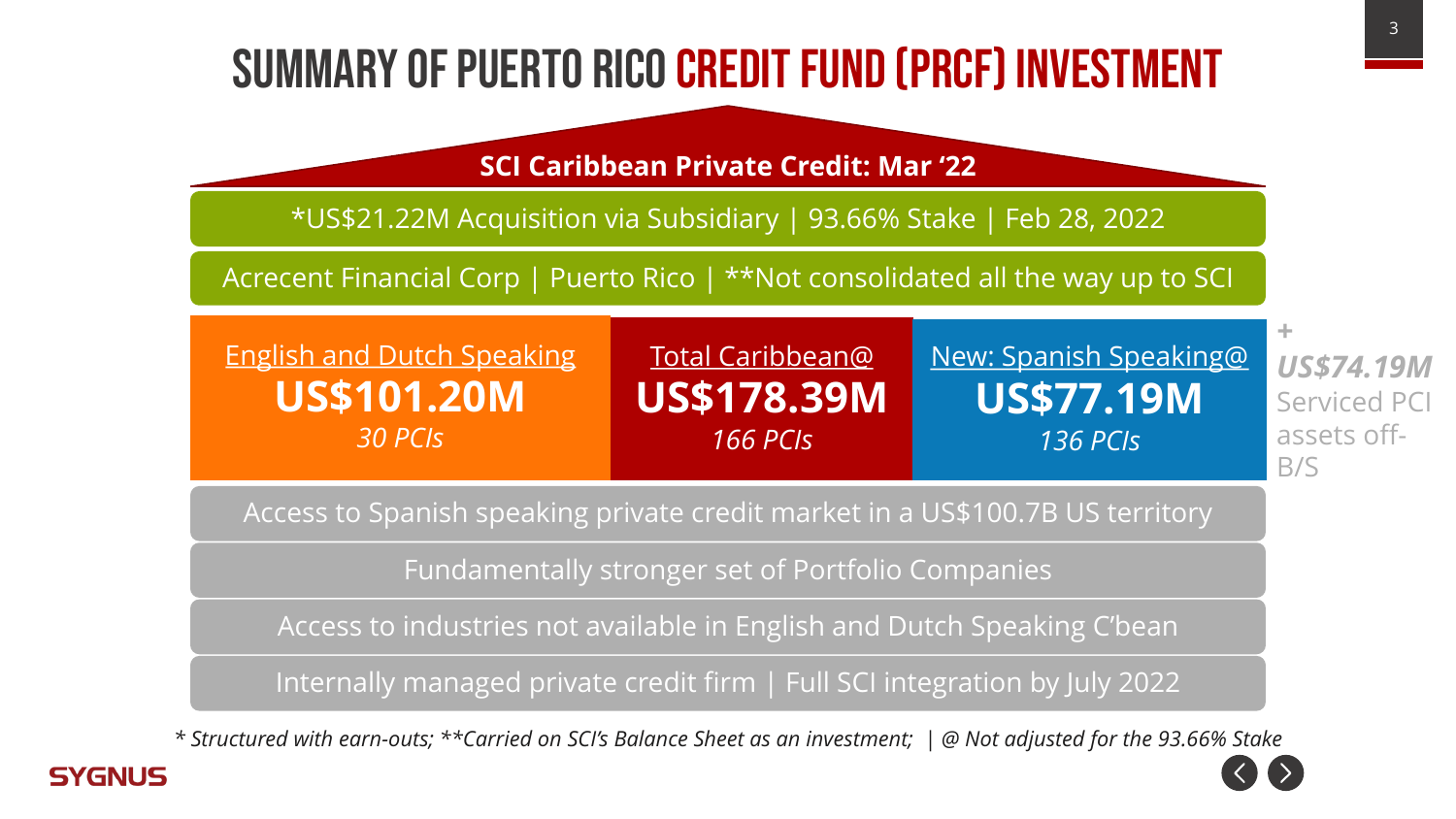### Performance Highlights: 9 months mar 2022

**SCI continued to deliver strong growth in its core operations with record net profits and total investment income**



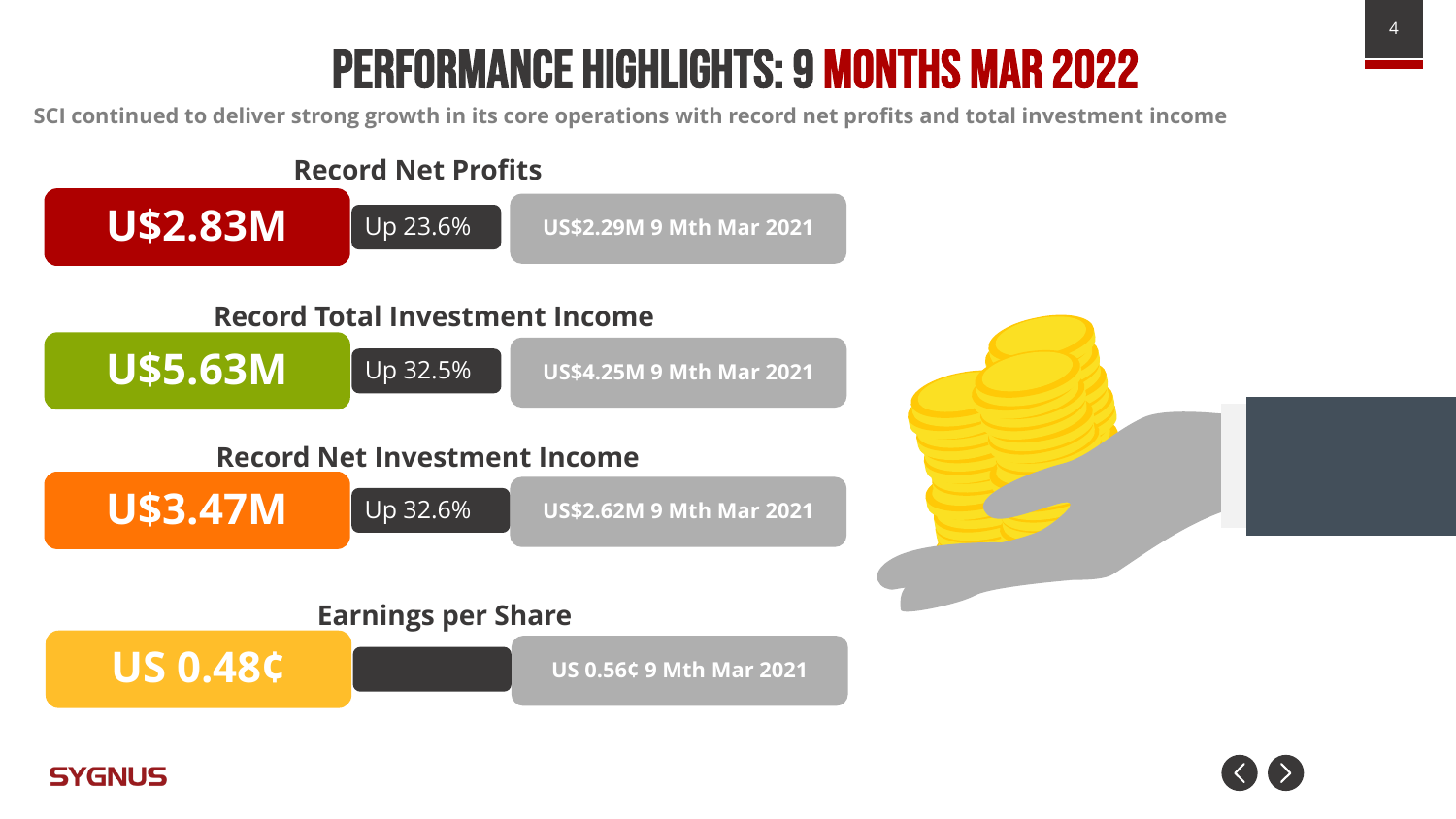### Performance Highlights q3 mar 2022

During the Q3 period, SCI saw record Total Investment Income and Net Investment Income but a dip in Net Profits. While Investment Income was boosted by one month of investment income from PRCF investment, net profit was impacted by upfront recognition of FX losses from indexed notes on the liability side of the balance sheet and higher impairment allowance due to 1 **stage 3 portfolio company.**

**Net Profits**

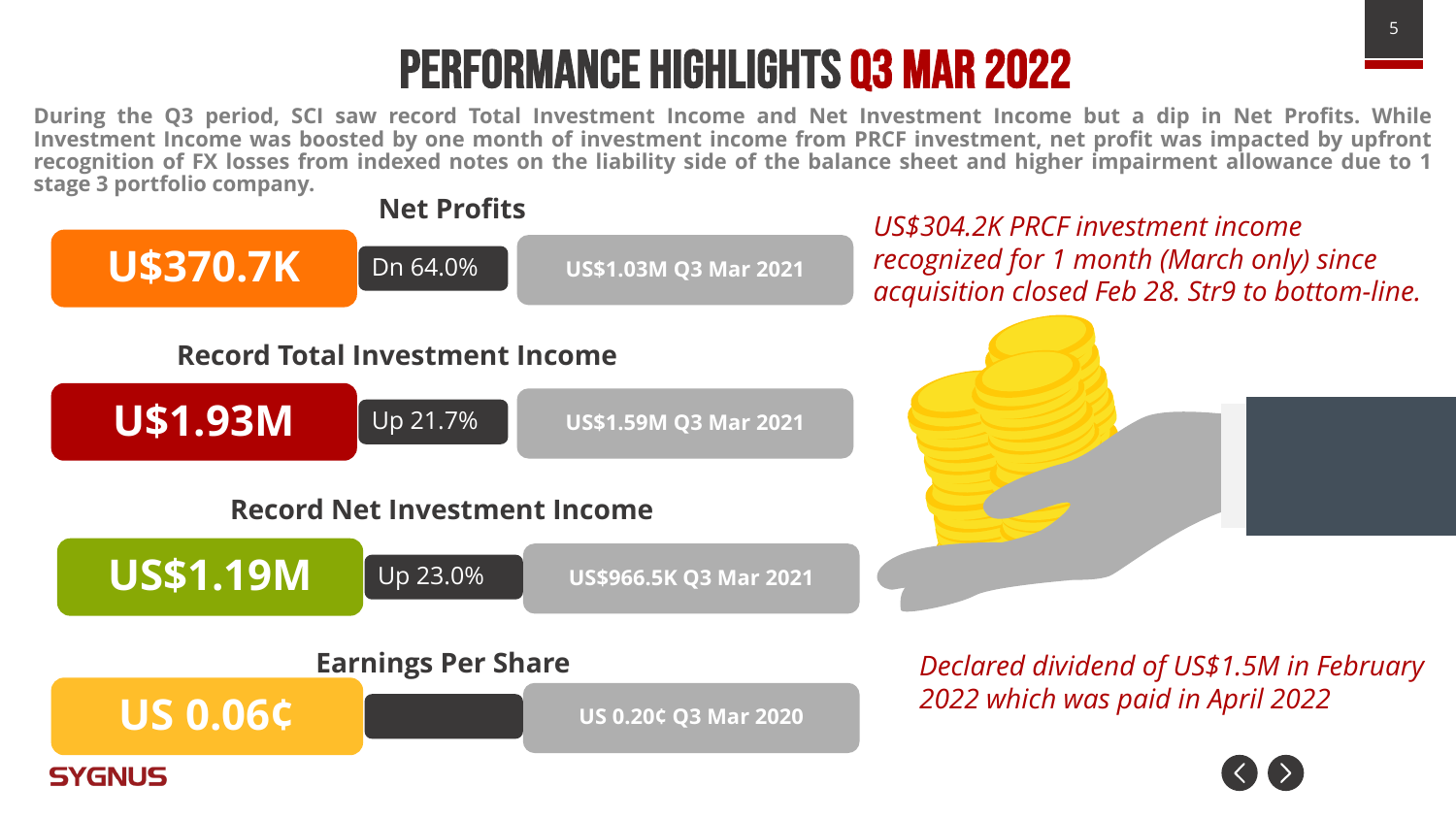### Core Revenues and Core Earnings

**Since Inception: Total Investment Income \*CAGR of 61.5% and Net Investment Income @CAGR of 47.2%**



- § Since inception, Total Investment Income has increased at a \**CAGR of 61.5%* to US\$5.6M. Similarly, Net Investment Income has increased at a @*CAGR of 47.2%* to US\$3.5M.
- § The Puerto Rico Credit Fund investment should scale the growth of total investment income and net investment income.

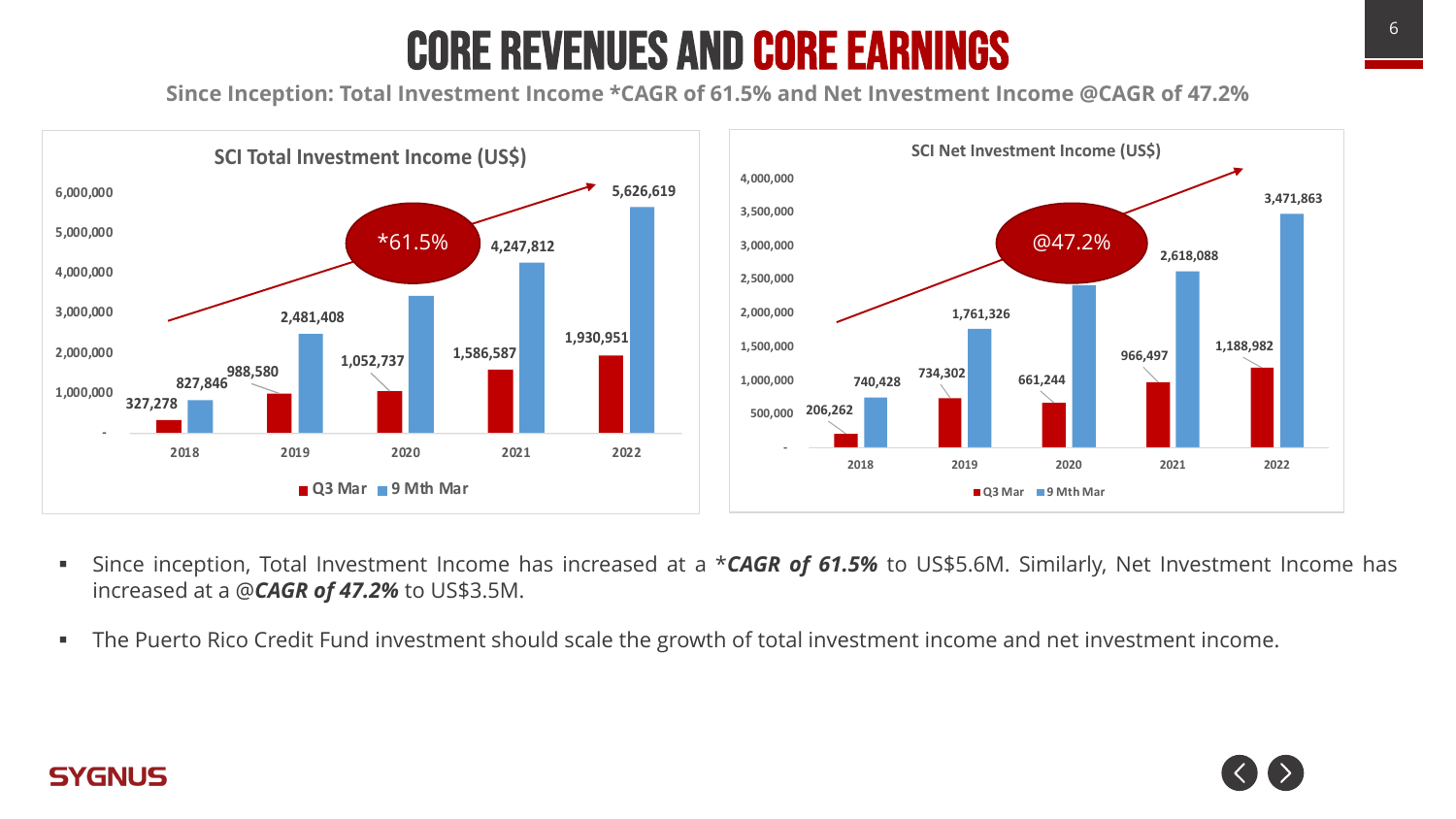### Summary Results of operations

|                                            | <b>Q3 Mar 2022</b> | <b>Q3 Mar 2021</b> | <b>9 Mth Mar 2022</b> | <b>9 Mth Mar 2021</b> | FYE June 2021 |
|--------------------------------------------|--------------------|--------------------|-----------------------|-----------------------|---------------|
| <b>Summary Results of Operations</b>       | US\$               | US\$               | US\$                  | US\$                  | US\$          |
| Interest Income                            | 2,542,078          | 2,022,054          | 7,243,935             | 5,624,725             | 8,221,661     |
| Interest Expense                           | (920, 352)         | (475, 745)         | (1,939,596)           | (1,454,049)           | (1,797,459)   |
| Net Interest Income                        | 1,621,726          | 1,546,309          | 5,304,339             | 4,170,676             | 6,424,202     |
| Participation and Commitment Fees          | 5,000              | 40,278             | 18,055                | 77,136                | 62,786        |
| Puerto Rico Credit Fund Investment Income  | 304,225            |                    | 304,225               |                       |               |
| Total Investment Income                    | 1,930,951          | 1,586,587          | 5,626,619             | 4,247,812             | 6,486,988     |
| <b>Total Operating Expenses</b>            | 741,969            | 620,090            | 2,154,756             | 1,629,724             | 2,726,931     |
| Net Investment Income                      | 1,188,982          | 966,497            | 3,471,863             | 2,618,088             | 3,760,057     |
| Gain (Loss) on Sale of Investments         |                    |                    |                       | 24,175                | 24,175        |
| Fair Value Gain (Loss)                     | (8,350)            | 124,544            | 364,798               | (44, 229)             | 1,416,793     |
| Net Foreign Exchange Gain (Loss)           | (288, 562)         | (32,506)           | (325, 586)            | (82, 457)             | (72,988)      |
| Impairment Allowance on Financial Assets   | (521, 404)         | (27,573)           | (647, 436)            | (224, 019)            | (69,710)      |
| <b>Profit for the Period</b>               | 370,666            | 1,030,962          | 2,863,639             | 2,291,558             | 5,058,327     |
| <b>Taxation Charge</b>                     |                    |                    | (32, 122)             |                       | (30,010)      |
|                                            |                    |                    |                       |                       |               |
| <b>Profit Attributable to Shareholders</b> | 370,666            | 1,030,962          | 2,831,517             | 2,291,558             | 5,028,317     |
| <b>Earnings Per Share</b>                  | 0.06¢              | 0.20c              | 0.48¢                 | 0.56c                 | 1.11c         |
| Net Investment Income Per Share            | 0.15c              | 0.18c              | 0.53c                 | 0.64c                 | 0.83c         |



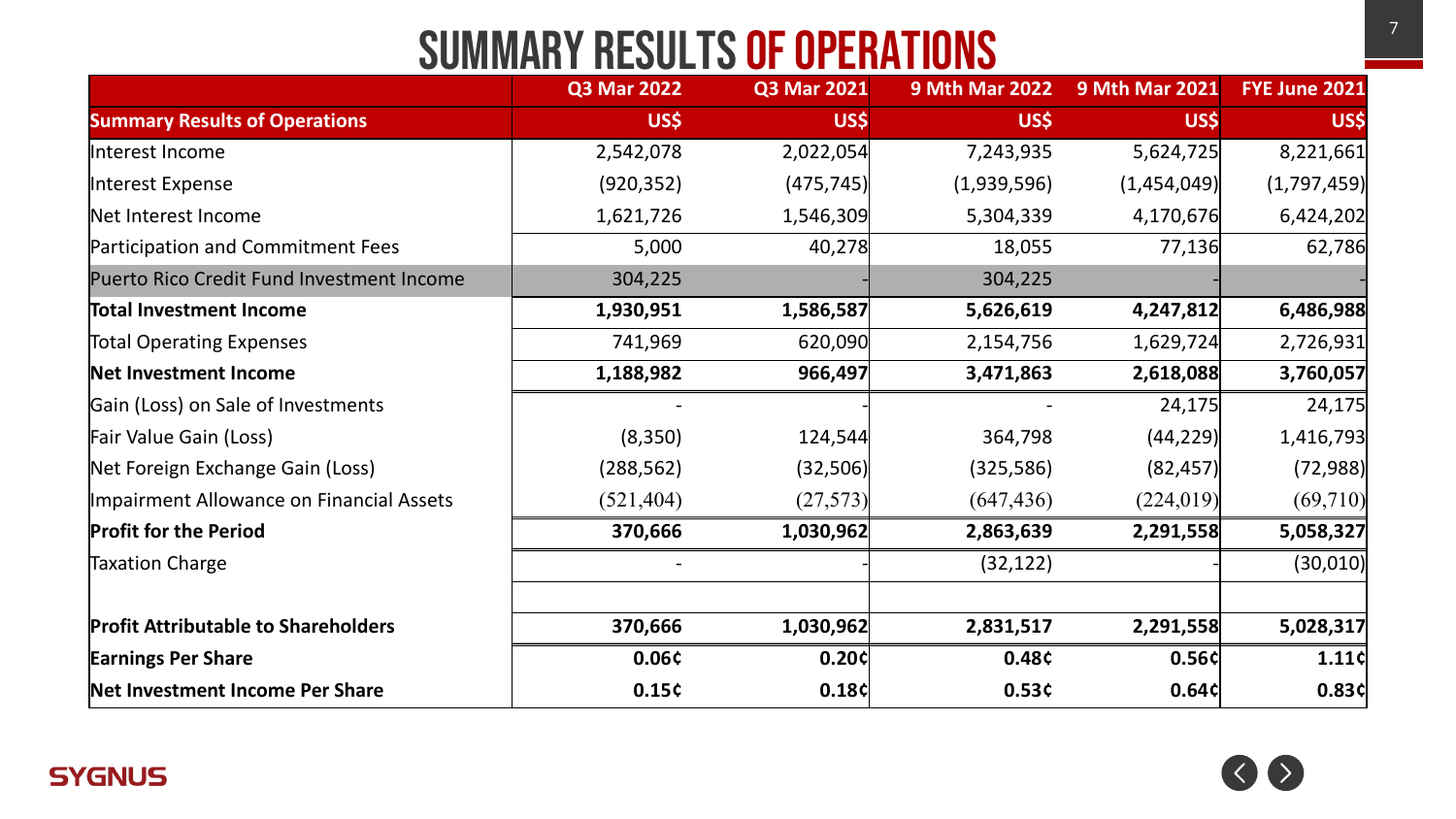### Efficiency and management expense ratios



- § Total Operating Expenses as a percentage of Total Investment Income *(Efficiency Ratio)* was *38.3%* for Q3 Mar '22, vs 38.4% last year, remaining within the *target threshold of 40%*.
- § Total Operating Expenses as a percentage of Total Assets Under Management or *Management Expense Ratio (MER)* was *2.1%* vs 2.5% the prior year, within the *target threshold level of 2.85%*. Note that although PRCF is part of the AUM on SCI's balance sheet, no management fees are charged on this asset, since it would eventually represent double counting when AFC is fully integrated into SCI.

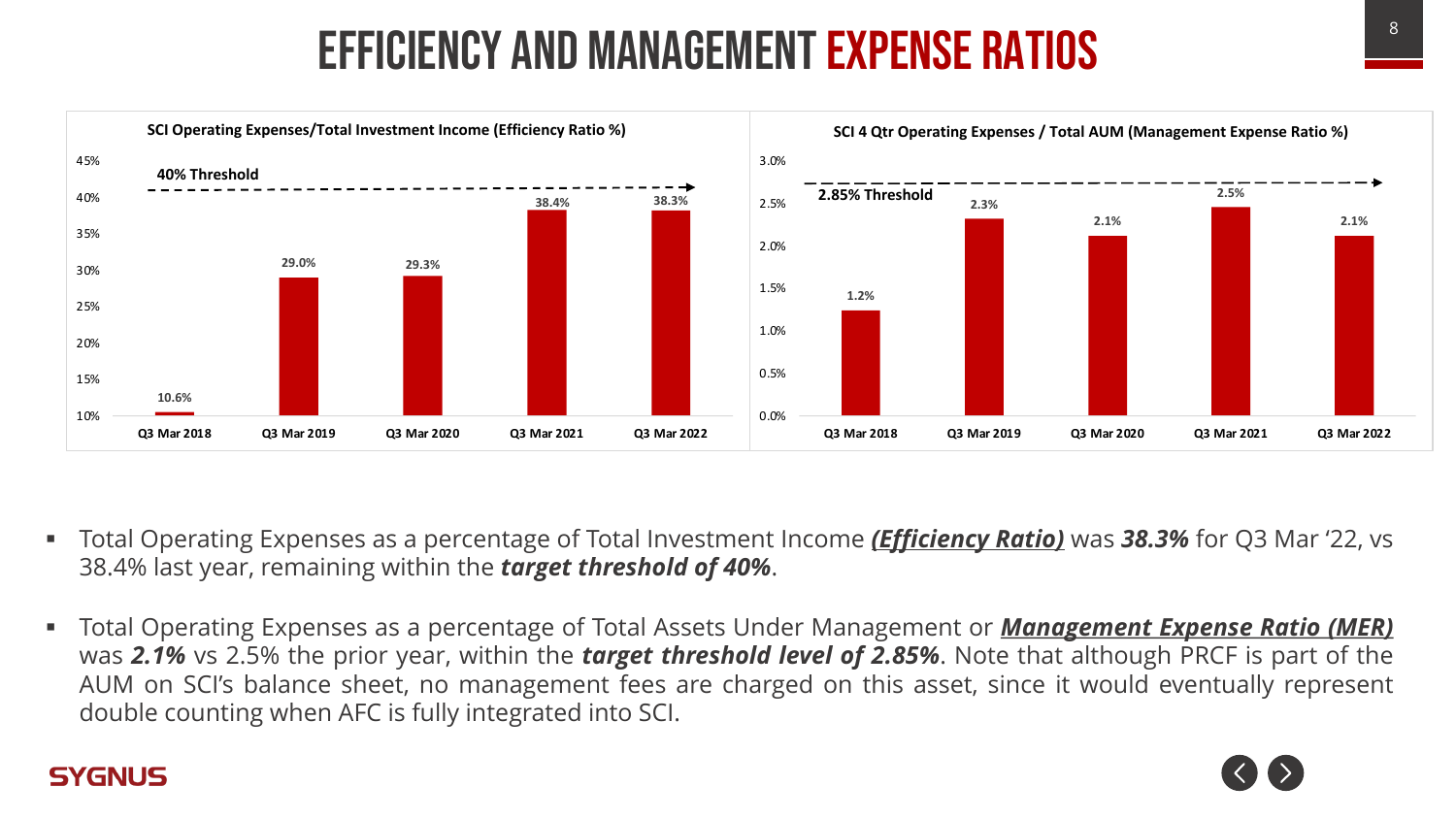### Balance Sheet Summary: Assets

**Shareholder's equity increased by US\$2.47M or 3.9%, driven primarily by higher retained earnings. Total Assets rose to a record US\$135.06M, up US\$49.84M or 58.3%, driven primarily by growth in total investments financed by new debt capital**

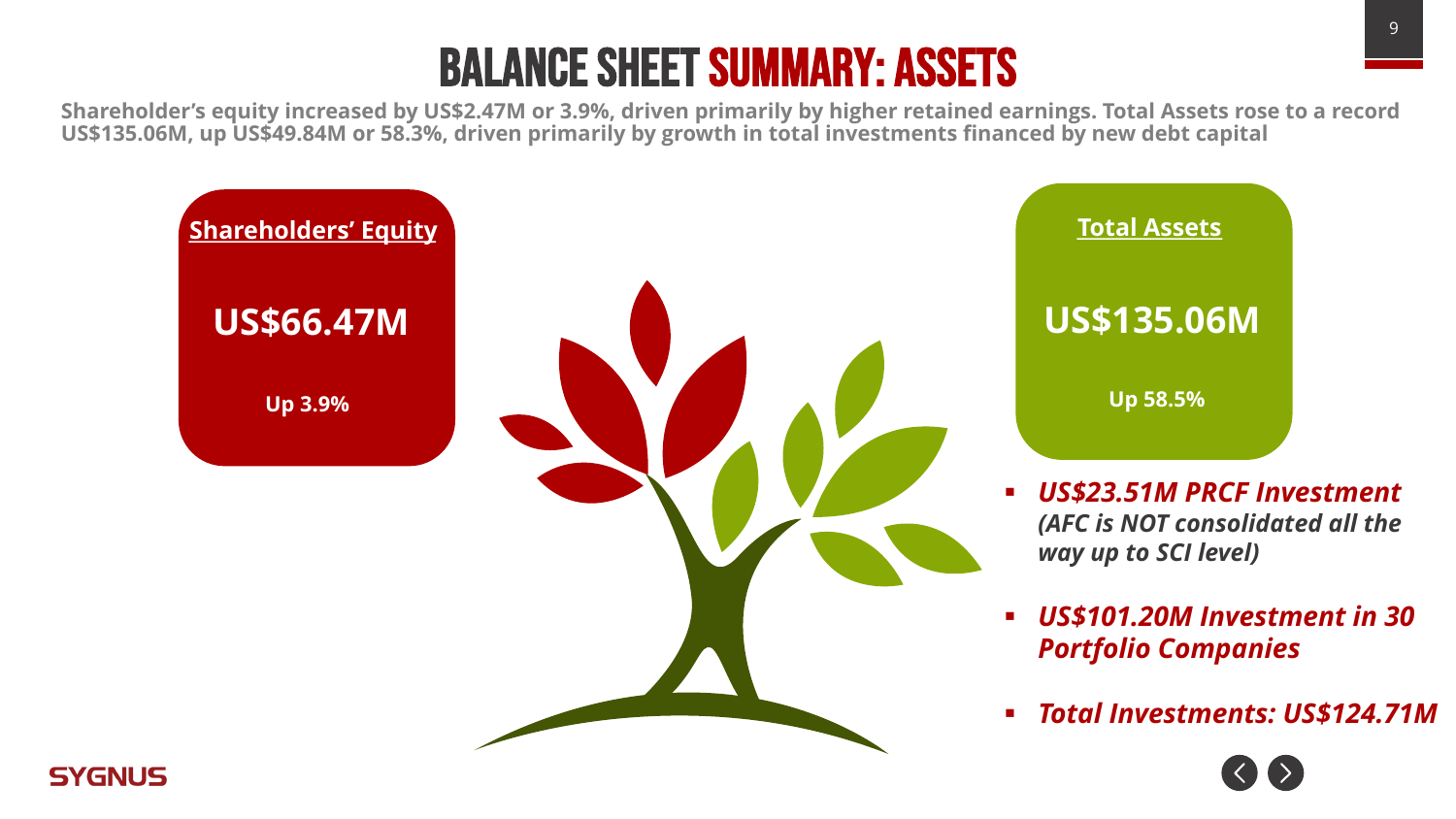### Balance sheet KPI's

**Lowly Leveraged Balance Sheet Provides Opportunity to Optimize Shareholder Value by Increasing the Use of Debt**



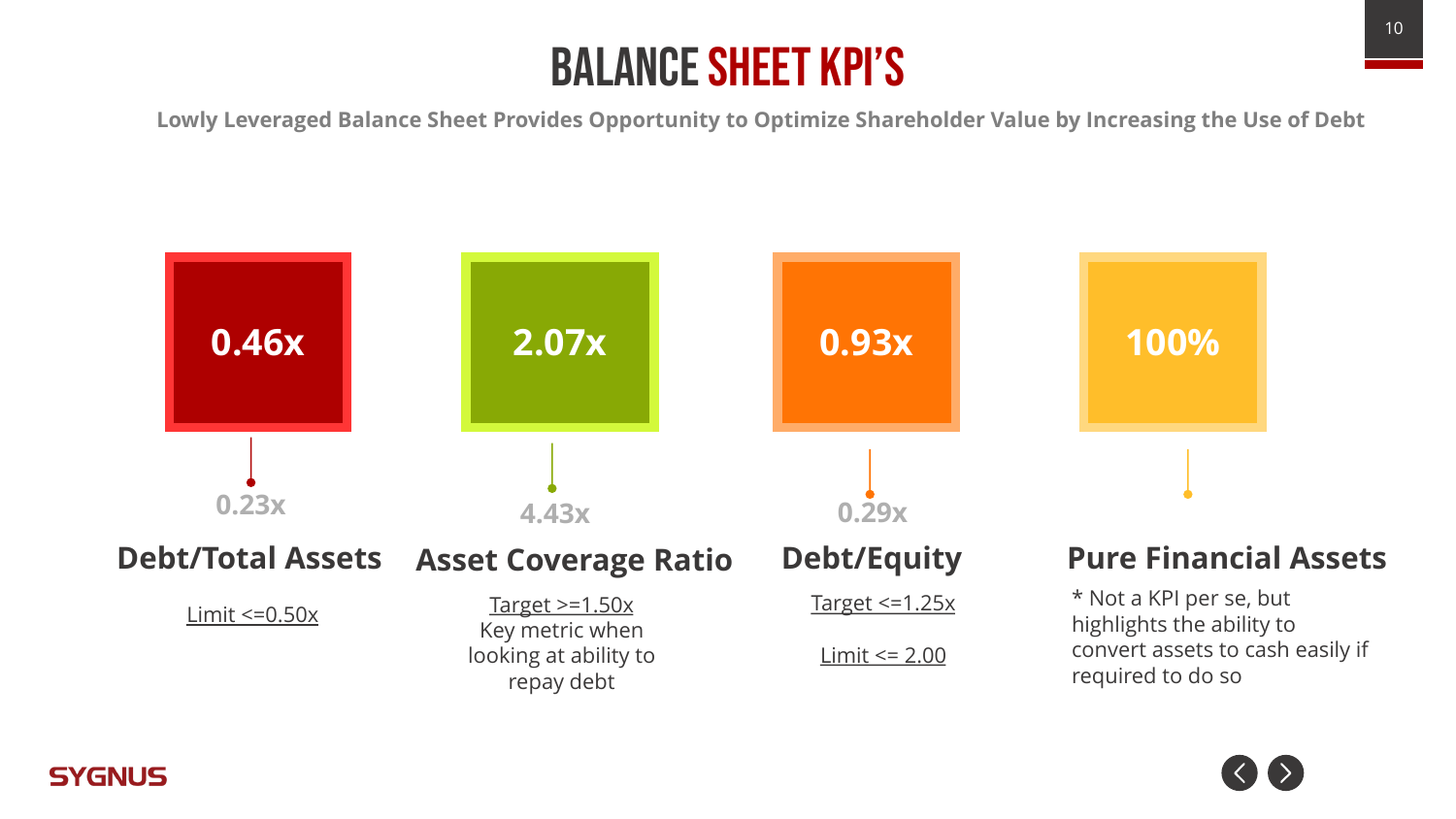



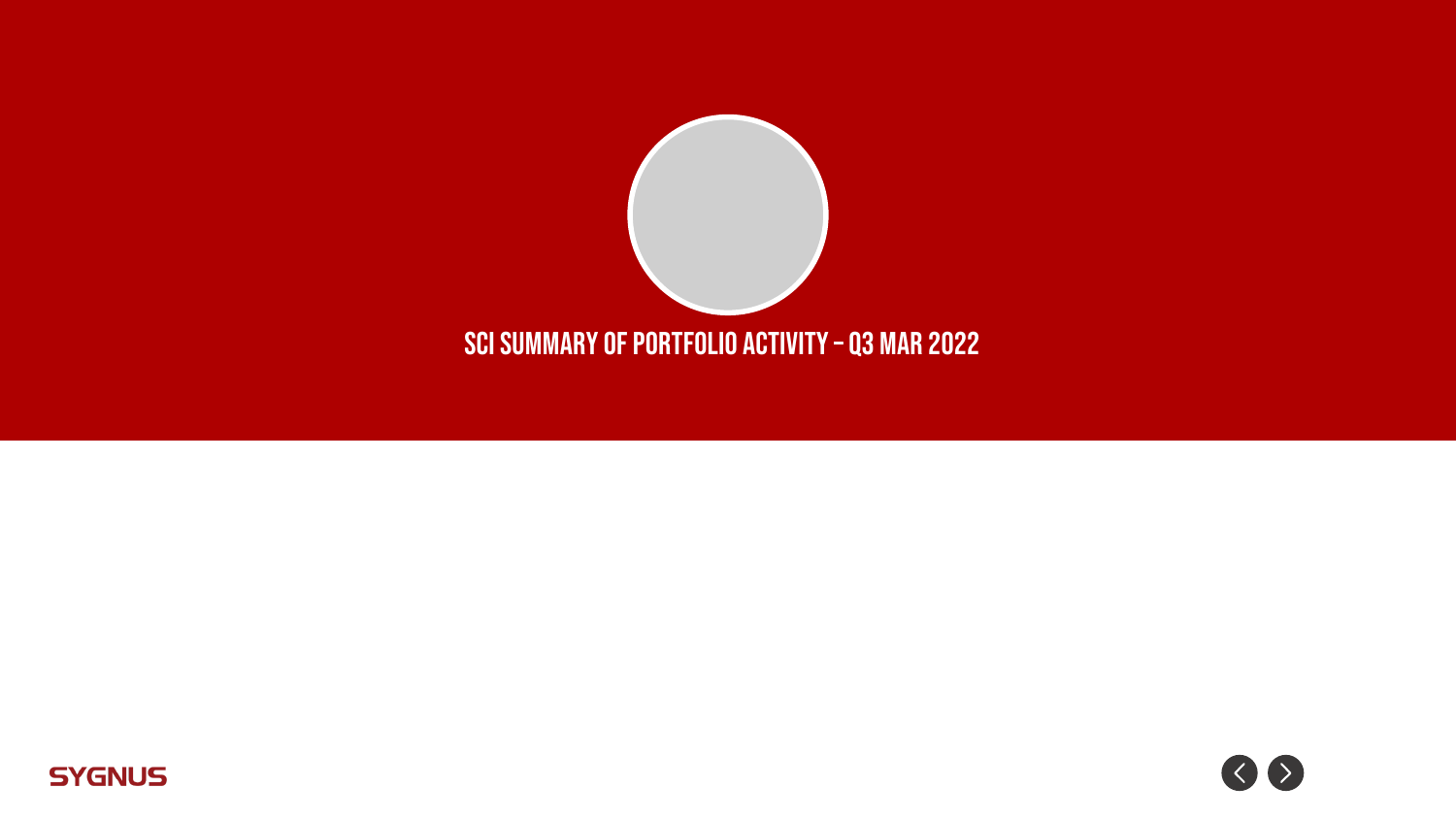### SCI Investment Activity Summary Q3 mar 2022



### **Quick Notes**

- § Dry powder: additional US\$3.4M in undrawn credit lines, plus ~US\$14.7M equivalent in preference shares. SCI is currently negotiating with international financial partners for substantial revolving credit facility.
- Pipeline: >US\$20M in approved transactions awaiting documentation and drawdown.

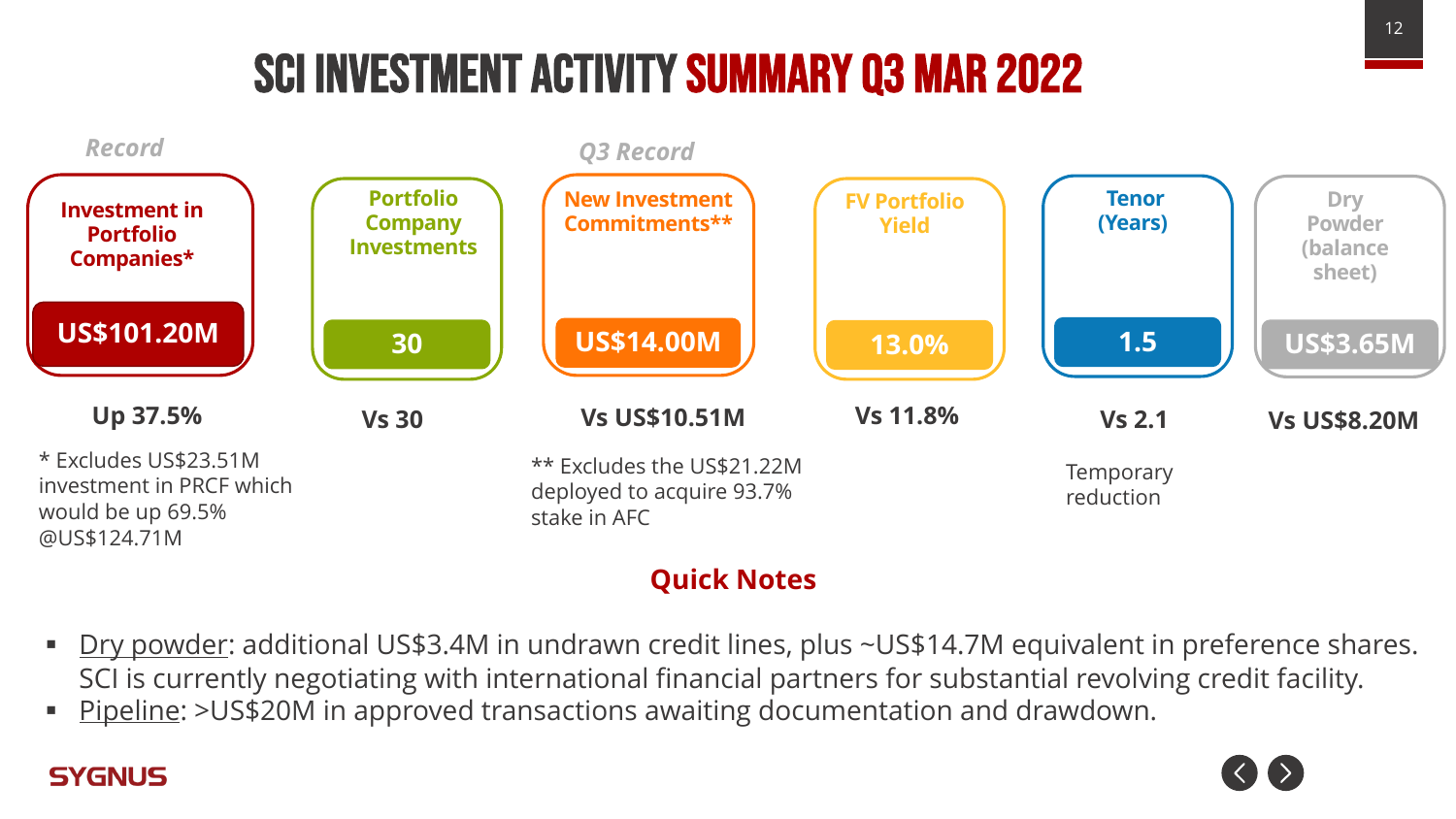# AFC investment activity summary q3 Mar 2022

**Acrecent Financial Corporation is in the Top Two Largest Private Credit Investment Companies in Puerto Rico.** 

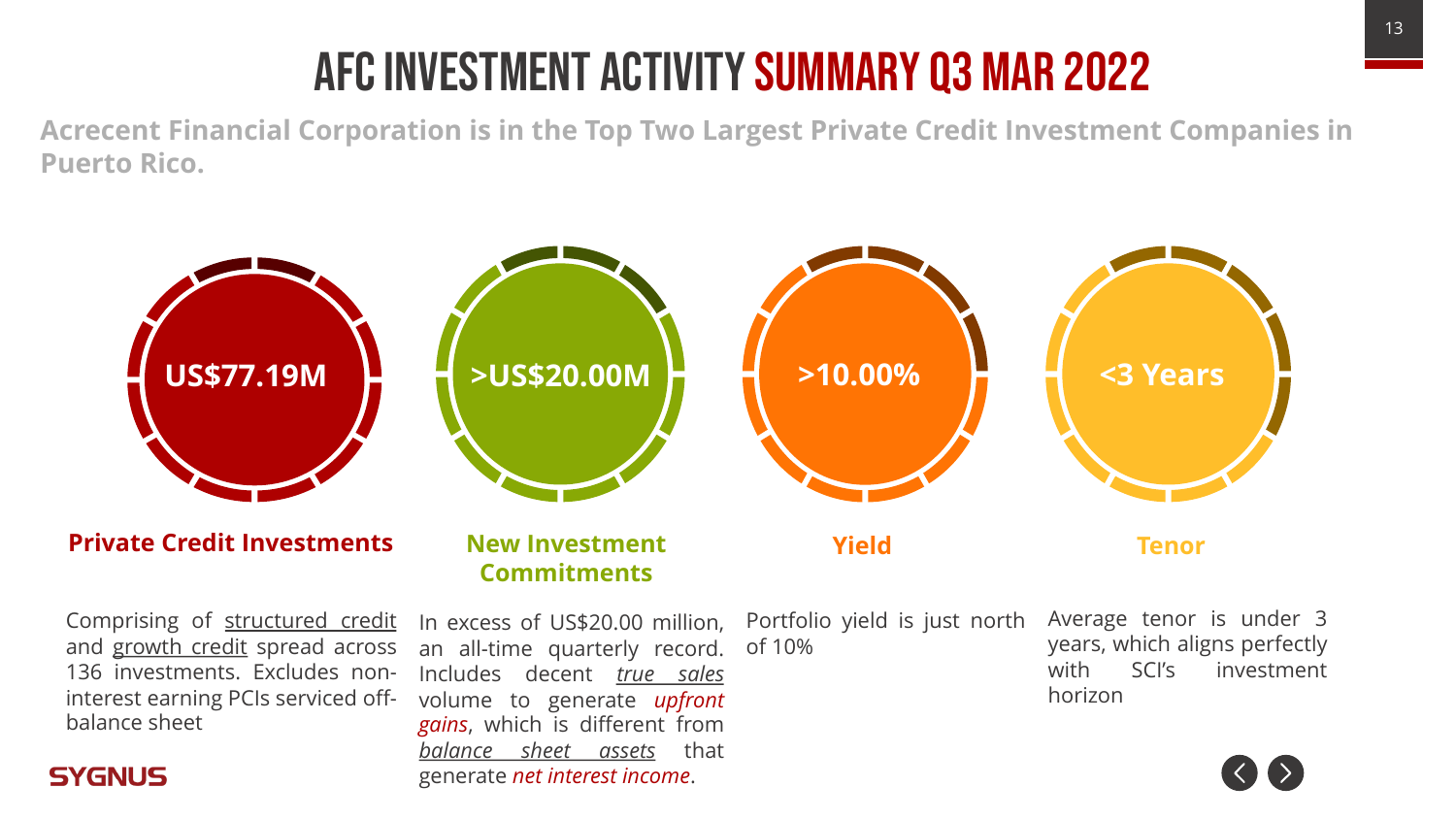# PROACTIVE RISK MANAGEMENT

Preserve shareholder capital while creating value through disciplined investment strategy. Invested mainly in "sponsored" portfolio **company investments. Minimize realized credit losses. Utilize a partnership approach.**



- § Non-performing investments (NPI) ratio: 4.9% (6.1% Q2 Dec 2021), within the 5.0% threshold level.
- Stage 3 Assets: 3 Stage 3 Assets. ( all other assets are Stage 1).
	- § Worsening credit outlook on a junior position for 1 Stage 3 asset, resulted in ECL charge of US\$576.1K on the balance sheet for 1 asset. In total, the net ECL change through income statement resulted in US\$647.4K for 9 Months and US\$521.4K for Q3 Mar 2022, driven by this 1 asset.

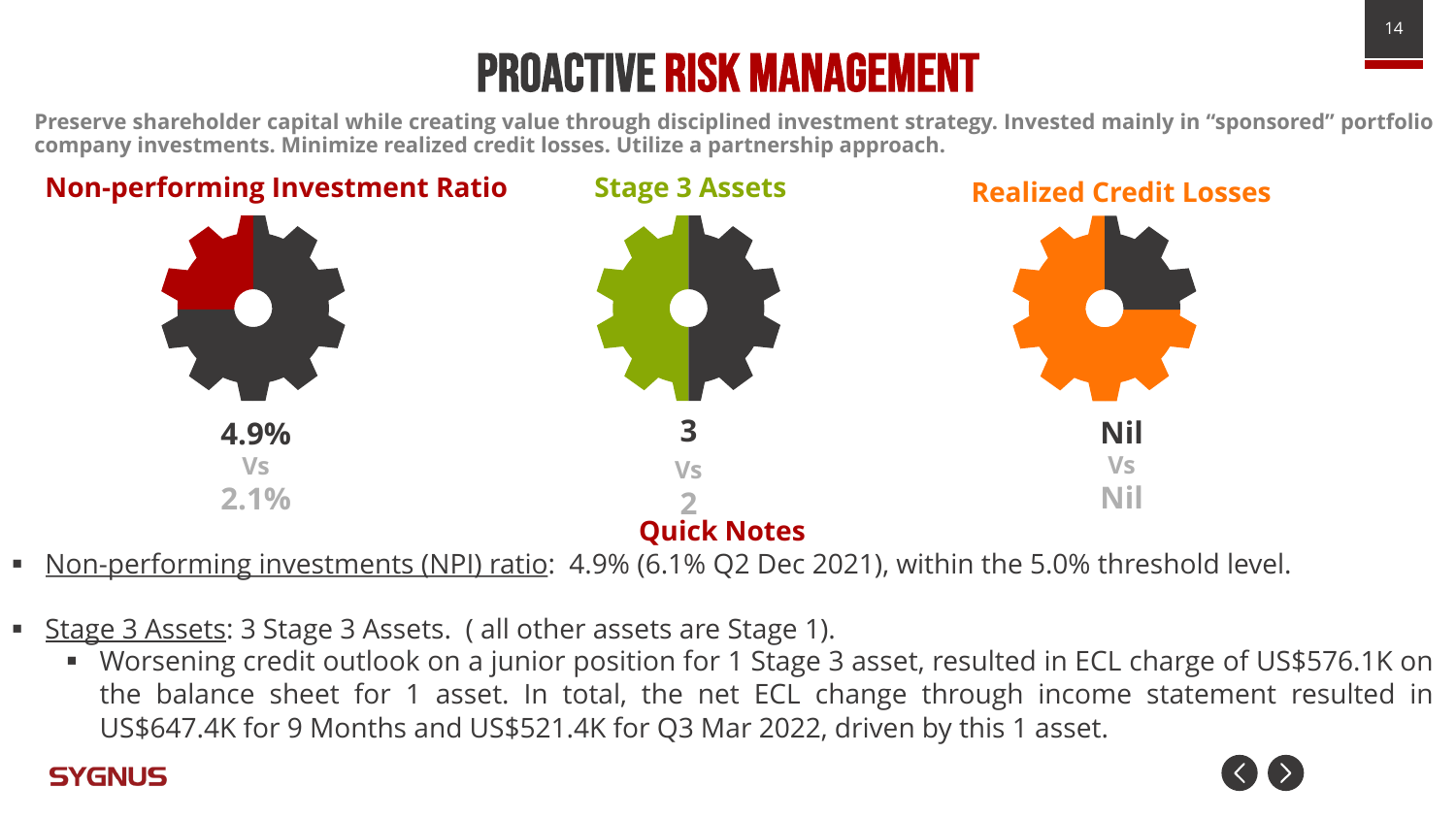### **PROACTIVE RISK MANAGEMENT…** The station of the station of the station of the station of the station of the station of the station of the station of the station of the station of the station of the station of the station o

### **Worsening Credit Outlook for 1 Stage 3 Asset**

Industry **Hospitality** 

Facility Description Customized Medium-Term Note

Developments Sponsored Portfolio Company; Issued with demand letters by its senior and junior creditors and placed in receivership after a creditor filed a petition to wind up the company for non-payment of monies owed. The portfolio company has been given a 3 month window to secure external financing to refinance its debts and stop the wind-up petition from going ahead. The collateral coverage for SCI's junior position was adjusted downwards, resulting in a US\$576.1 thousand impairment charge on the balance sheet for the Portfolio Company up to May 31, 2022. The total change in balance sheet ECL goes through the income statement, thus resulting in the reported impairment allowance for 9 Month 2022 and Q3 2022. Excluding this Stage 3 asset, the increase in impairment allowance was lower for the 9 Month and negative for the 3 Month periods respectively.

Impairment Charge on Junior Position

Took US\$576.1K ECL charge against the position for March Quarter based on estimated collateral cover and the reduced coverage given most recent developments.



Recent

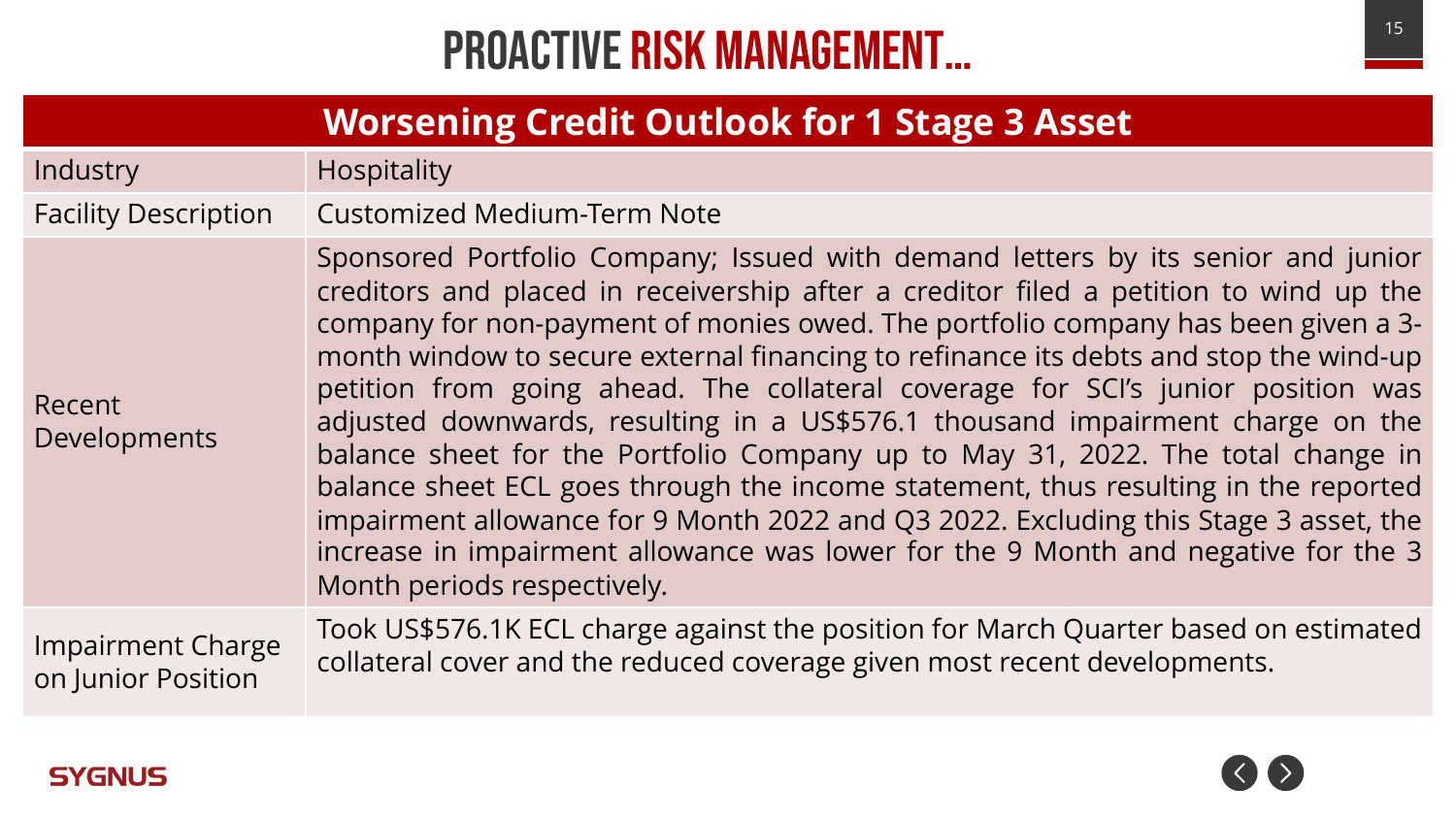## Portfolio allocation exposure by industry

SCI increased its diversification to a record 16 industries, up from 11 during the prior quarter, following its investment in PRCF



- § SCI has increased its exposure from the 11 industries in Q2 Dec 2021 to 16 industries in Q3 March 2022, driven by AFC.
- § The new industry exposures were Commercial Real Estate, Healthcare, Retail, Services and Other (*mainly comprising of Logistics services*). Largest industry exposures: Commercial Real Estate (19.6%), Hospitality (13.3%), Financial (10.1%) and Energy (10.0%). **SYGNUS**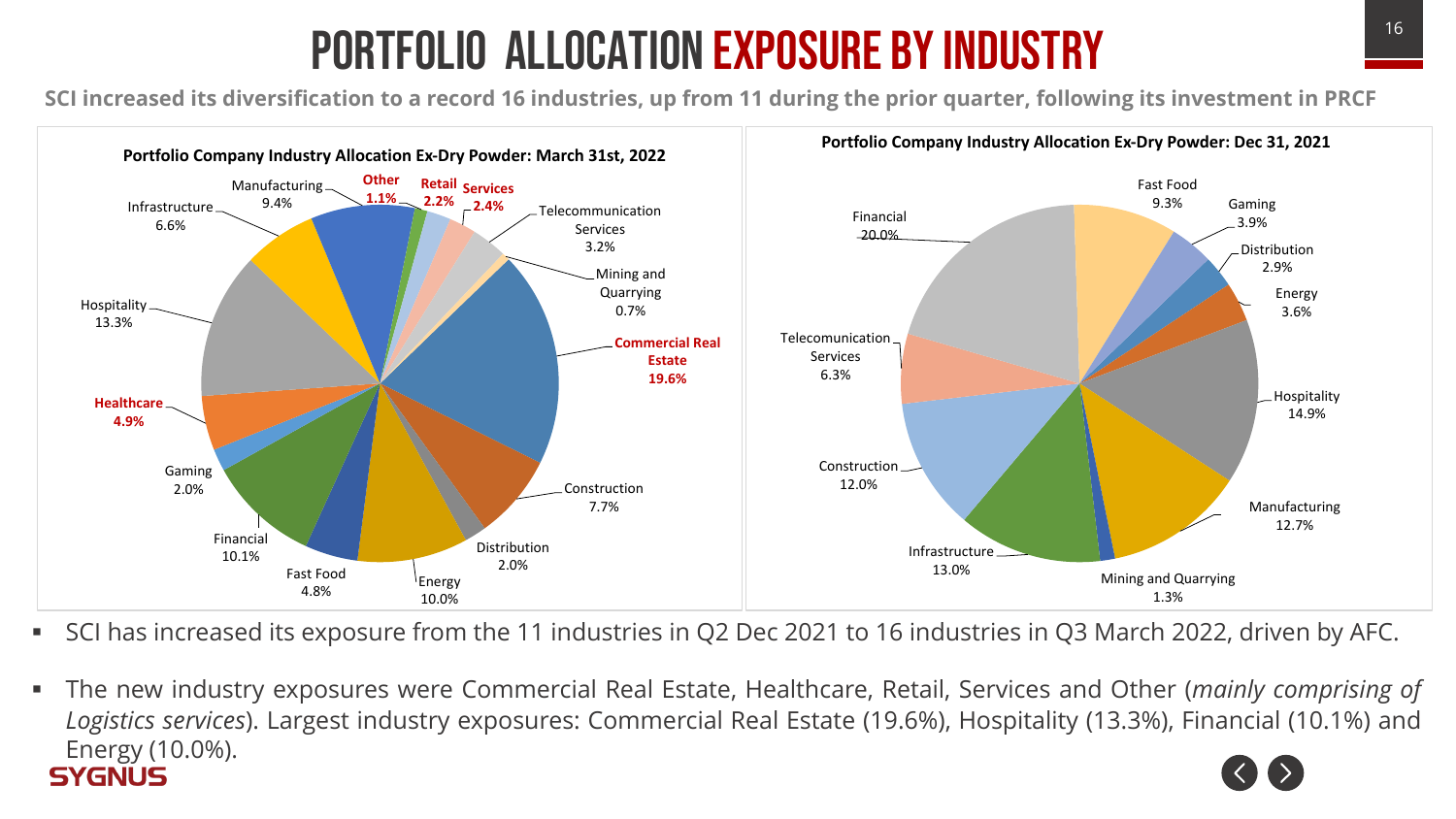# <sup>17</sup> Portfolio allocation exposure by Region

SCI's portfolio investments were diversified across 13 territories, up from 7 during the previous quarter. Assets located in Dominican Republic, Mexico, Panama and Costa Rica are assets that were "ring-fenced" during acquisition and are being **closed out. 9 territories excluding ring-fenced assets.**



- SCI has increased its exposure from the 7 regions in December 2021 to 13 regions as at March 2022. The new exposures were the USA, Dominican Republic, Puerto Rico, Panama, Costa Rica and Mexico. Except for the USA, all new exposures were due to AFC
- Puerto Rico (39.8%) is now the largest exposure, followed by Jamaica (22.7%), and USA (7.5%). The USA exposure represented SCI financing the acquisition of a Caribbean asset for a US holding company. **SYGNUS**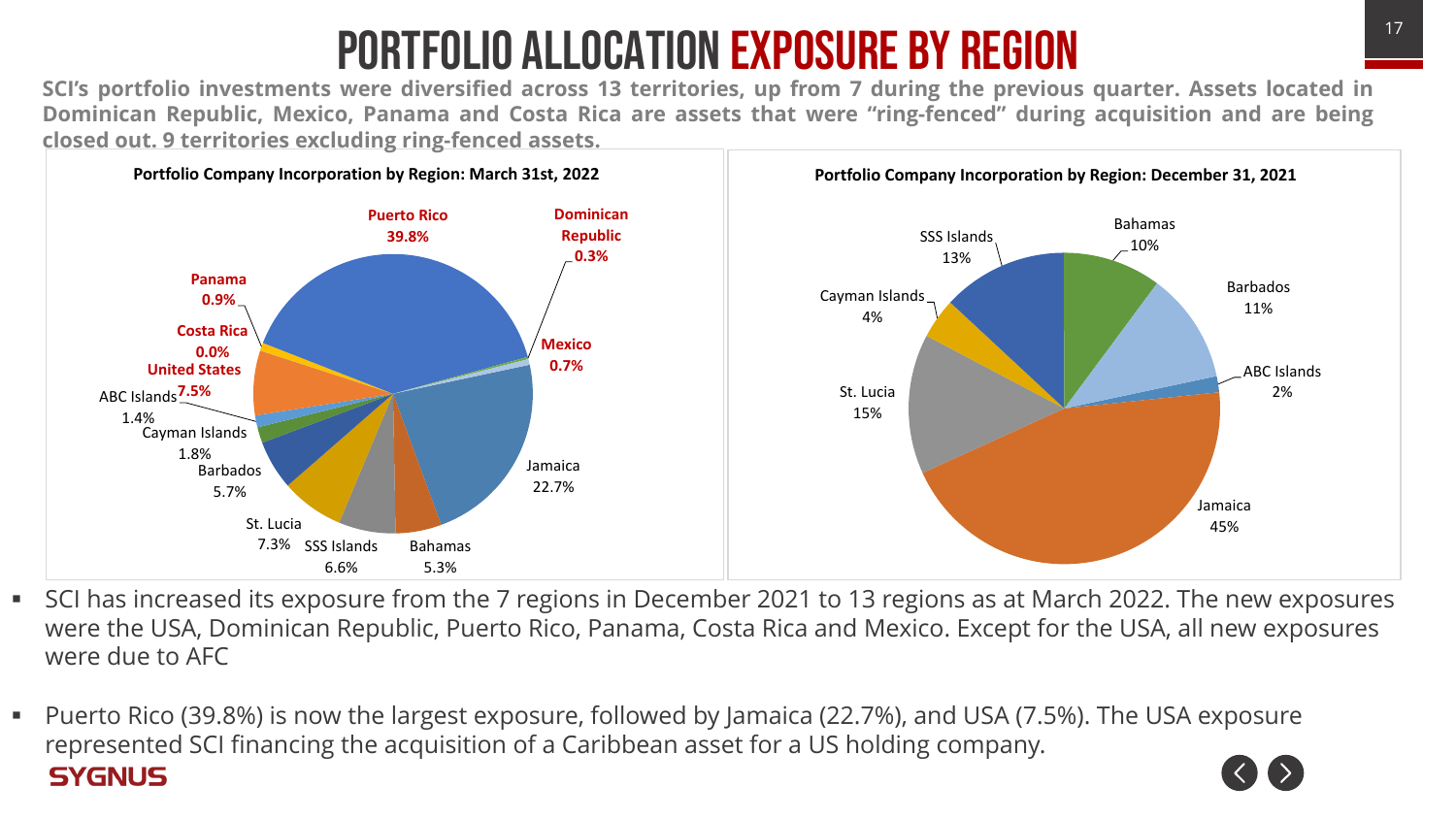